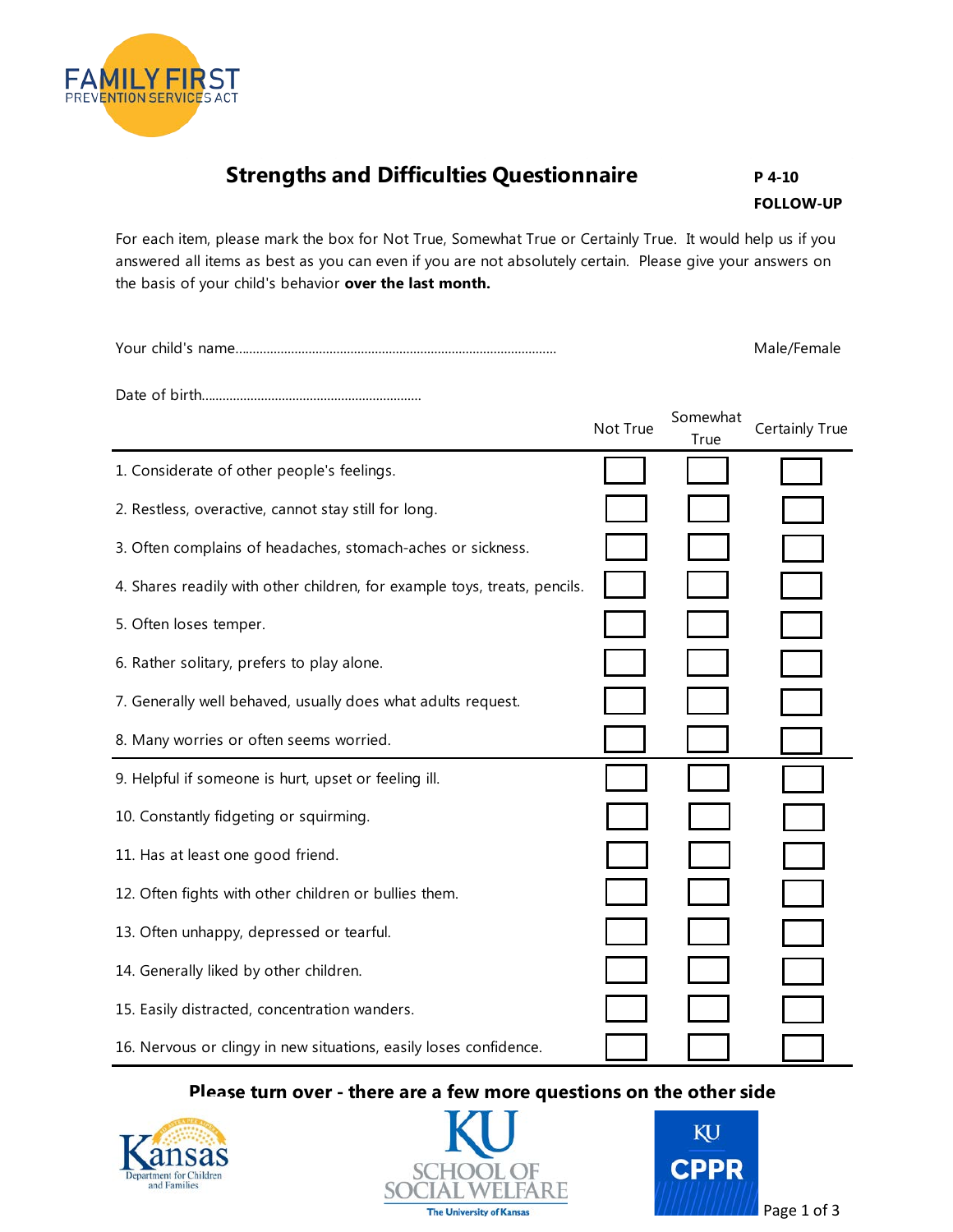|                                                                      | Not True | Somewhat | Certainly |
|----------------------------------------------------------------------|----------|----------|-----------|
|                                                                      |          | True     | True      |
| 17. Kind to younger children.                                        |          |          |           |
| 18. Often lies or cheats.                                            |          |          |           |
| 19. Picked on or bullied by other children.                          |          |          |           |
| 20. Often offers to help others (parents, teachers, other children). |          |          |           |
| 21. Thinks things out before acting.                                 |          |          |           |
| 22. Steals from home, school or elsewhere.                           |          |          |           |
| 23. Gets along better with adults than with other children.          |          |          |           |
| 24. Many fears, easily scared.                                       |          |          |           |
| 25. Good attention span, sees chores or homework through to the end. |          |          |           |
| 1. Do you have any other comments or concerns?                       |          |          |           |

2. Since receiving this service, are your child's problems:



3. Has receiving this service been helpful in other ways, e.g. providing information or making the problems more bearable?

| Not at all Only a little | A medium<br>amount | A great<br>deal |
|--------------------------|--------------------|-----------------|
|                          |                    |                 |

## **Please turn over - there are a few more questions on the other side**